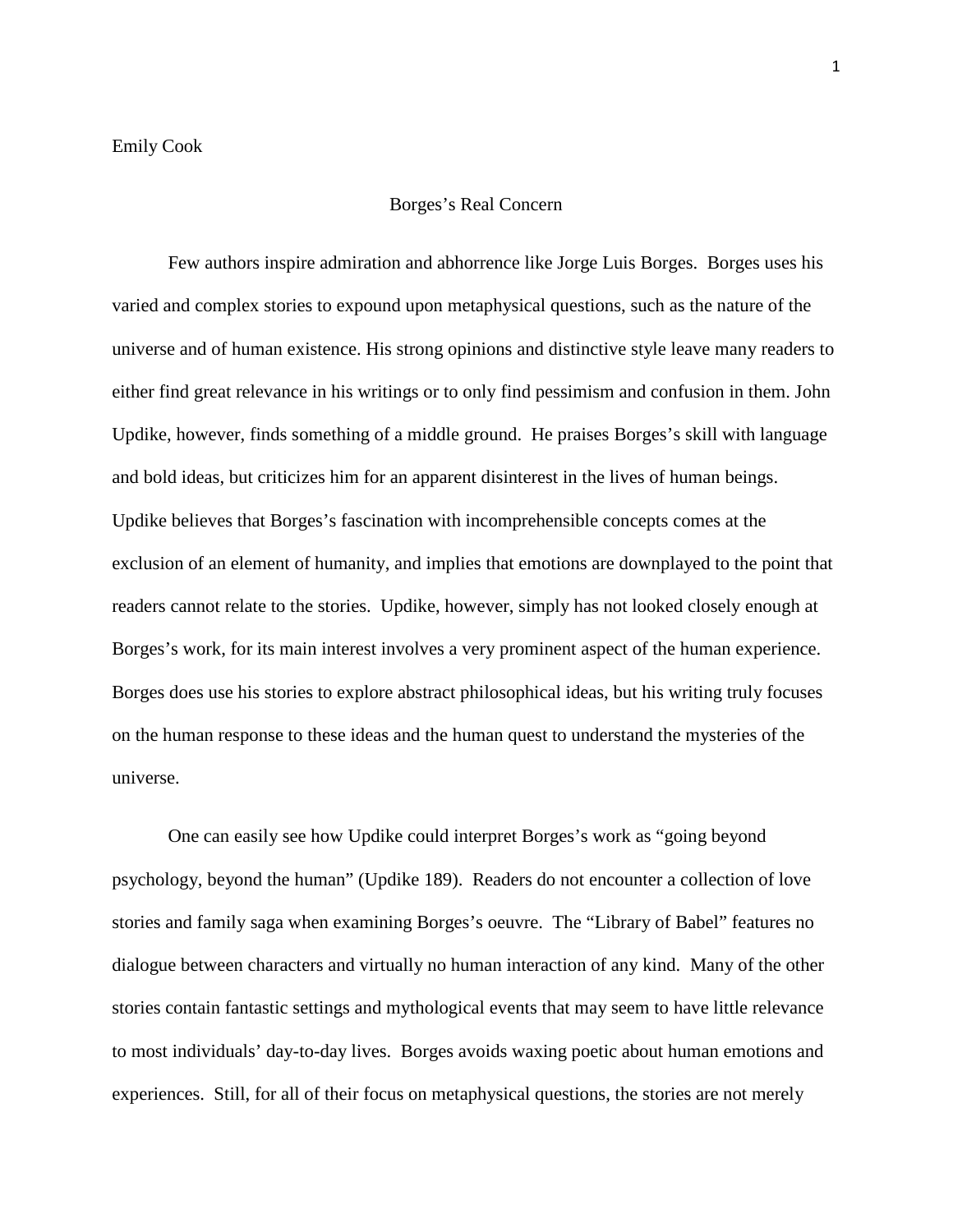creative essays on the nature of the universe. Borges truly intends to explore the way people react when they are forced to confront unanswerable questions and the way they seek to understand their own existence. Borges is not afraid to present his readers with philosophical questions about the nature of existence and the chaos of the universe, even if those questions are somewhat discomforting and nearly impossible to answer. Few endeavors are more essentially human than the search for knowledge, and Borges's concentration on this search firmly roots his stories in the human experience.

Some of Borges's works, such as "The Circular Ruins" (Borges 96 – 100) are actually very centered on their characters' emotions, and Updike neglects to consider these works when he criticizes Borges. In the story, readers follow the protagonist, a sorcerer, as he attempts to bring to life a man he creates in his dreams. The story is structured in a fairly straightforward manner and has an omniscient narrator allows readers to share in the protagonist's emotions. The sorcerer feels a sense of fear after arriving at the ruins of a temple and realizing that he is being watched by the natives. He experiences intense frustration when his first attempts at creating another man fail. At the end of the story, when he realizes that he, too, is another man's dream, he feels overwhelmed "with relief, with humiliation, with terror" (Borges 100). Although the story involves elements of magic and fantasy, any readers who have felt the urge to create, who have let a loved one go to live his or her own life, or who have questioned the purpose or value of their own lives can relate to the sorcerer. Yes, "The Circular Ruins" probes the concepts of existence and reality, but it does so through the story of a man who feels many of the same desires and emotions that ordinary people experience throughout their lives.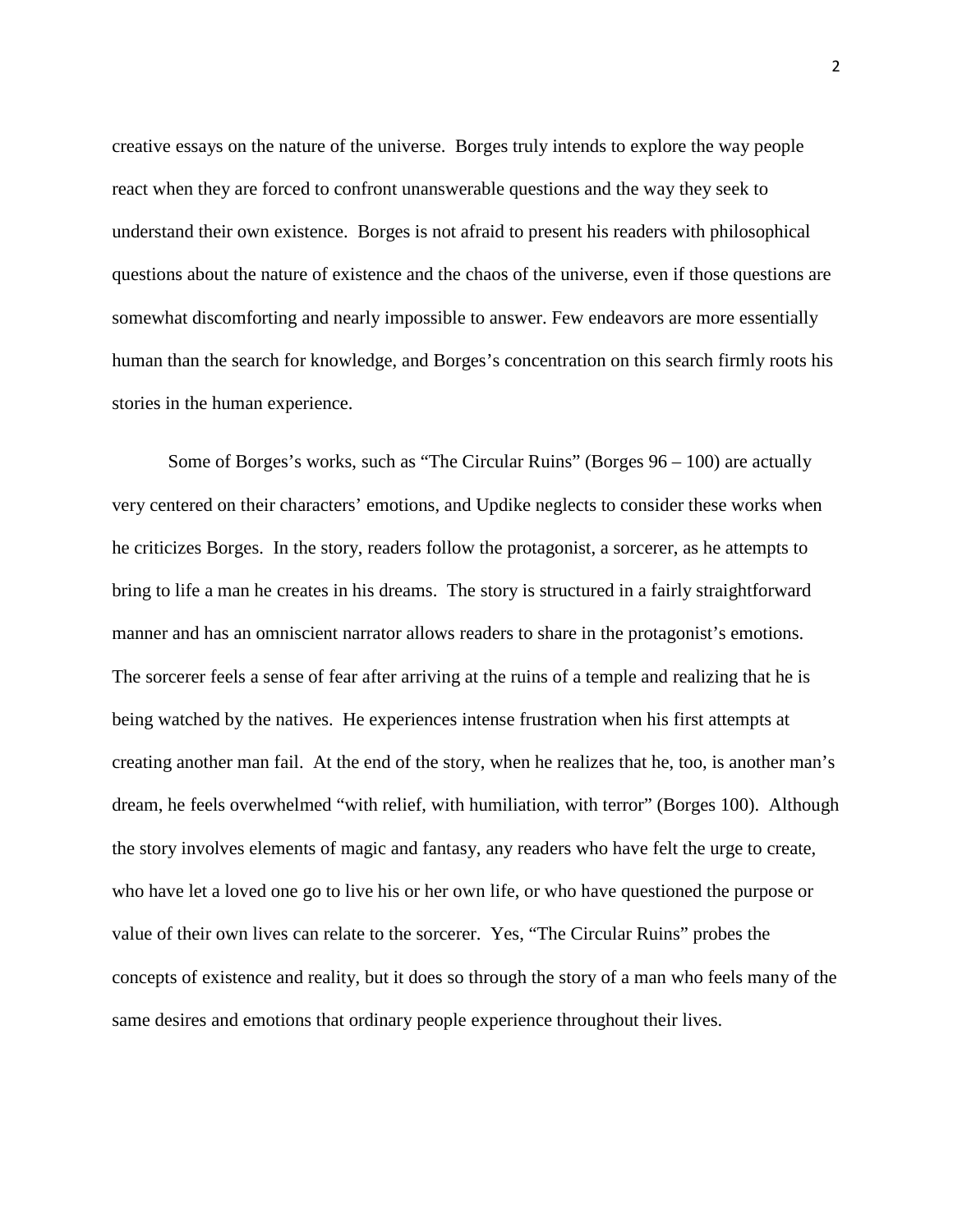Borges sometimes appears to attribute little significance to the lives of individuals, which seem inconsequential when compared to the vastness of the universe. In "The Immortal," however, Borges asserts that the brevity of life gives it great value, value that would be lost if human beings achieved immortality. A Roman soldier narrates this work and recounts his search for a river that "purifies men of death" (Borges 184). He finds this river and attains immortality, but ultimately discovers that life without death loses its worth. Some readers might find it surprising that Borges does not present immortality as a desirable state. After all, would not eternal life allow people the chance to eventually come to understand the cosmos? Borges writes, "Death (or reference to death) makes men precious and pathetic," and that "everything in the world of mortals has the value of the irrecoverable and contingent" (Borges 192). The reality that even the most inconsequential actions and feelings pass so quickly grants them a great significance. With an eternity to do so, people could experience all things, but all experience would ultimately lose its meaning. Borges recognizes that with mortality's limitations, individuals can never truly complete their knowledge of the world, despite their best efforts. Still, even though they cannot complete their ultimate quest, people's lives have worth. Humans seem very small in the grand scheme of the universe, but this gives them a value perhaps even greater than that of the knowledge that they seek.

The "Library of Babel," the specific text criticized by Updike for excluding "discouragingly large areas of truth" (Updike 189), contains much more than an elaborate mathematical metaphor for the universe. It tells the tale of humanity's quest, throughout the ages, to find the ultimate answers. The Library itself, the universe, is only the setting for human activities. The librarians' pursuit for the books of the "Crimson Hexagon," books that hold the keys to understand the immense library and its incomprehensible books, parallels western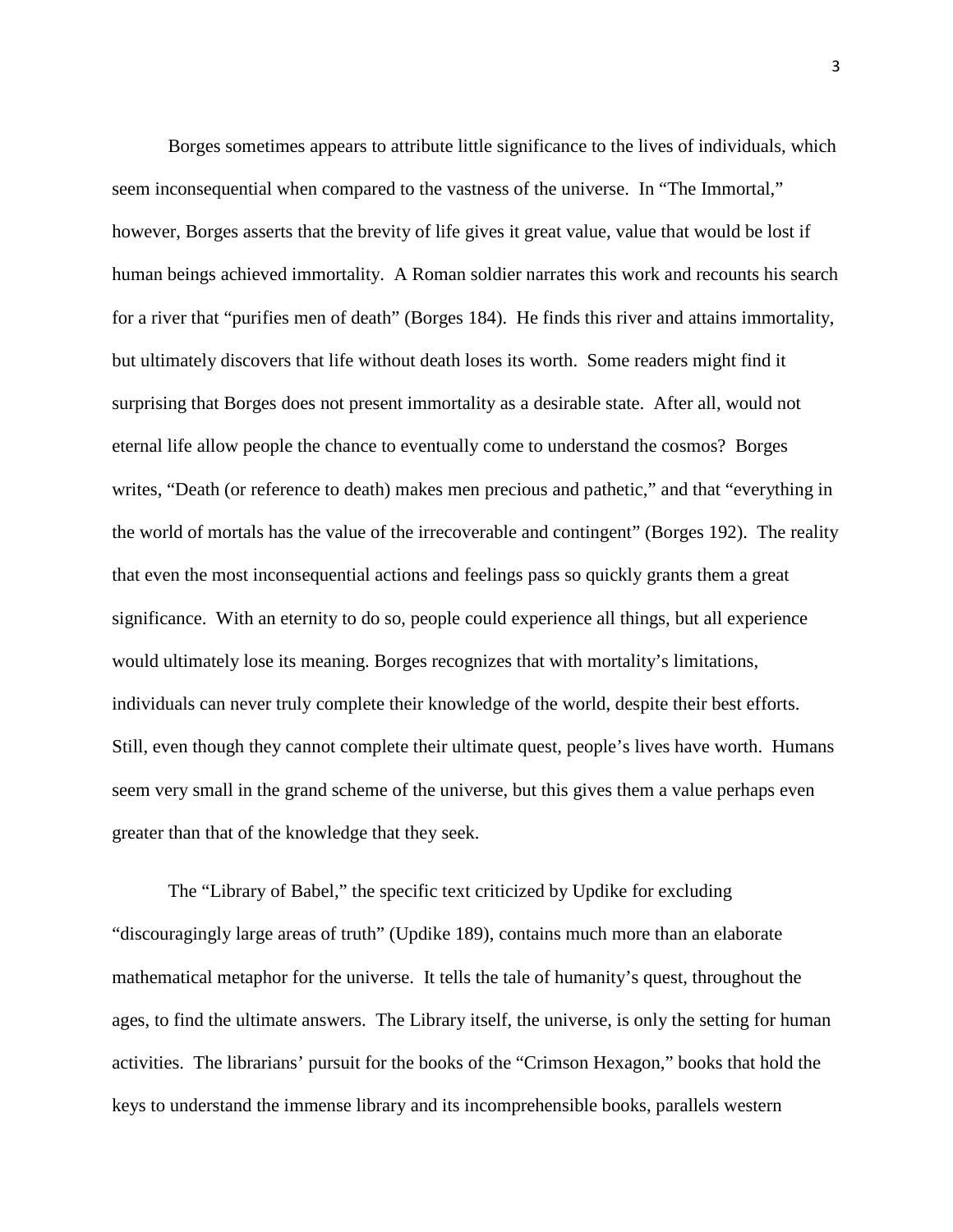civilization's search to understand the world and humanity's place in it. When the librarians realize that the knowledge they seek waits hidden somewhere within the library, "the first reaction was unbounded joy" (Borges 115). However, upon realizing that in an infinite library, finding any particular book would be virtually impossible, the librarians turn to desperation. Some seek out a mythical "Book-Man," a prophet-like figure who has supposedly read the true catalogue of the library. Others seek to recreate the book through the random arrangement of letters. Still others turn to violence, destroying books and each other (Borges 116-117). Just like Borges's librarians, people throughout history have turned to religion, science, various philosophies, and even violence in their attempts to understand themselves, each other, and the world in which they live. Like "The Immortal," "The Library of Babel" proposes that mortal beings simply cannot find the answers to all of their questions. However, the story's speaker believes that the library includes "not a single absolute piece of nonsense" (Borges 117), for people themselves give meaning to the books. If read allegorically and in light of personal experiences, even the most jumbled books hold some message. Mortal human beings give the books their meaning, just as humans give meaning to the universe. "The Library of Babel" tells the story of what it means to question and search. Far from being "beyond the human," it tells the story of what it means to be human.

Even the very structure of Borges's stories relates to the human quest for knowledge. Borges's stories are often written as though they have passed through many hands before they reach the reader. "The Immortal" supposedly consists of an article found by a princess in a used copy of Pope's *Iliad,* with introductory comments and a postscript by an unknown editor. "The Library of Babel" features footnotes, also added by an unknown editor. Updike might feel that this detachment that characterizes Borges's work only serves to further remove readers from the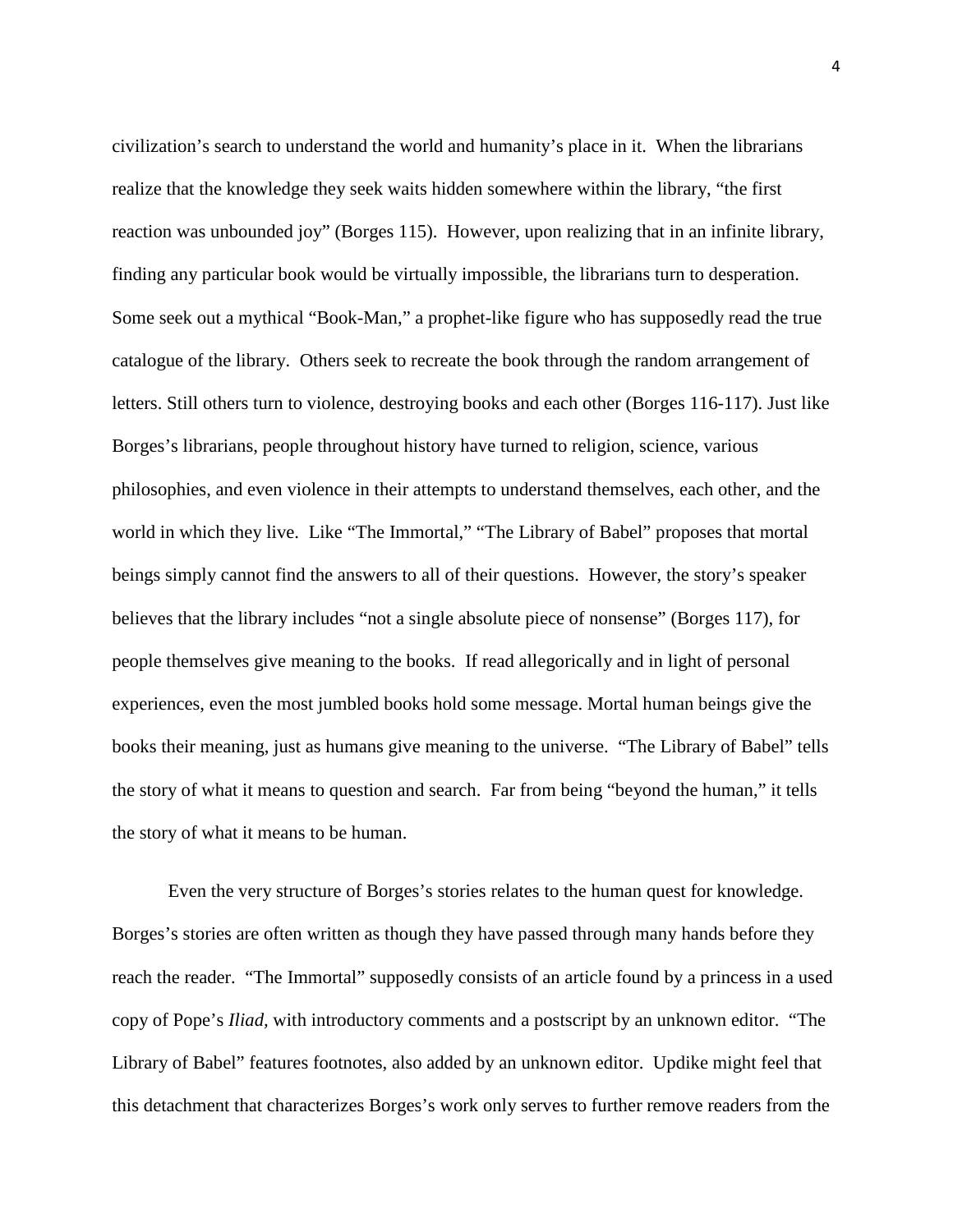narrator and from a human voice with which they can empathize. However, by constructing stories in which readers cannot be certain where all of the information is coming from and in which many voices have added their own perspective on events, Borges manages to capture humanity's collective quest for enlightenment in the structure of his writings. This process symbolizes the way people receive much of what they believe, as information filtered through many minds throughout many generations. That Borges's structures parallel humanity's search for knowledge provides further evidence that it is this quest, not the knowledge itself, that truly concerns Borges. The quest for understanding has value in and of itself, despite the fact that it can never be completed, and this universal human experience is captured in almost every aspect of Borges's stories.

 Borges works are not about the secrets of life and the universe; they are about people's relationship with these secrets, about their attempts to find the answers to their questions and the meaning in their lives. Updike fails to see beyond Borges's literary tricks and complex symbolism to recognize Borges's deep concern for people. As illustrated in "The Library of Babel," philosophies often change with the times. People lose certainty in their old beliefs and begin to formulate new ones. Metaphors that once allowed clear insights grow vague and mysterious. As it ages, Borges's writing will no longer be considered revolutionary, and perhaps his metaphors and symbolism will lose some of their impact. Nevertheless, "The Library of Babel" and Borges's other stories, will endure and continue to resonate with readers, for they deal with more than the nature of the universe. They deal with the nature of humanity itself, a topic that will remain relevant as long as people continue to ponder life's biggest questions.

## IHRLUHC